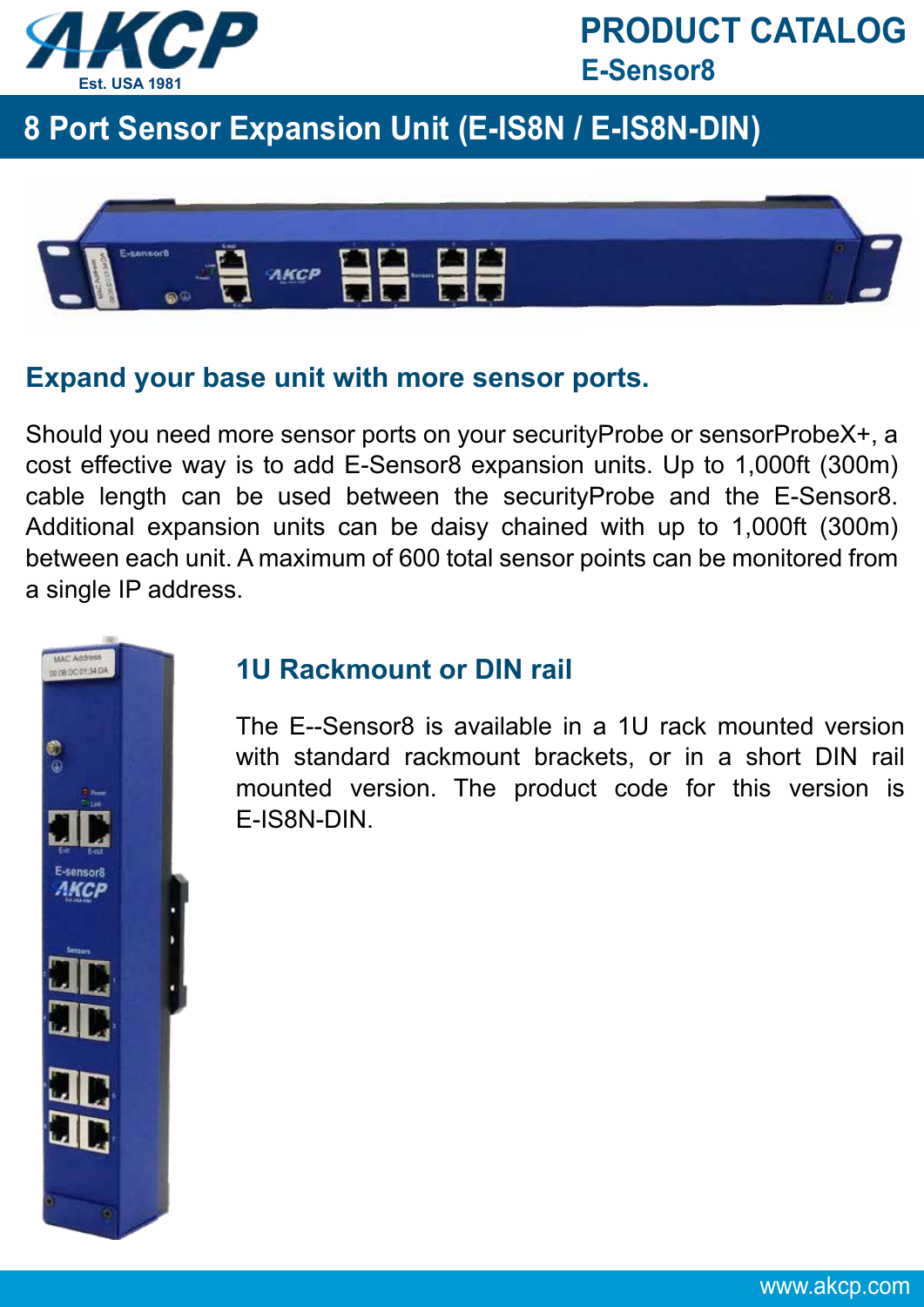

## **E-IS8N / E-IS8N-DIN - Technical Specification**

| <b>Dimension</b>             | 427mm (W) x 44mm (H) low profile design                                                                                                                                                                                                                                                                                                                                                                                                |
|------------------------------|----------------------------------------------------------------------------------------------------------------------------------------------------------------------------------------------------------------------------------------------------------------------------------------------------------------------------------------------------------------------------------------------------------------------------------------|
| <b>Expansion Port</b>        | 2x RJ-45 Expansion Ports<br>115.2K bps Data Transfer Rate                                                                                                                                                                                                                                                                                                                                                                              |
| <b>Mounting</b>              | 1U Rack Mount Standard<br>Rack mount brackets included                                                                                                                                                                                                                                                                                                                                                                                 |
| <b>Power</b>                 | External 7.0 - 9 VDC 3A Power Adapter<br>Input Voltage and Current ratings: 100V~240V - 1A<br>Typical 5.025 Watt, 0.67A                                                                                                                                                                                                                                                                                                                |
| <b>Status Indication</b>     | LED indication for power<br>LED for Expansion port connectivity<br>LED for sensor online and threshold status                                                                                                                                                                                                                                                                                                                          |
| <b>Components</b>            | Manufactured using highly integrated, low power surface mount technology to ensure long term reliability.                                                                                                                                                                                                                                                                                                                              |
| <b>Operating Environment</b> | Temp: Min. -35° C - Max. +80° C<br>Humidity: Min. 20% - Max. 80% (Non-Condensing)                                                                                                                                                                                                                                                                                                                                                      |
| <b>MTBF</b>                  | 400,000 Hours                                                                                                                                                                                                                                                                                                                                                                                                                          |
|                              |                                                                                                                                                                                                                                                                                                                                                                                                                                        |
| <b>Inputs</b>                | 8x RJ-45 ports for connecting AKCP sensors<br>1x RJ-45 expansion module input (E-in)                                                                                                                                                                                                                                                                                                                                                   |
| <b>Outputs</b>               | Configurable output signals (0VDC/5VDC) on any of the 8 RJ-45 sensor ports<br>1 RJ-45 expansion module output (E-out)                                                                                                                                                                                                                                                                                                                  |
| <b>E-Modules</b>             | Daisy chain multiple E-modules including E-sensor8 and E-opto16 combined<br>* Uses standard RJ-45 connections and CAT5 LAN cable<br>* Maximum extension cable run length: 300 meters (1000 feet)<br>* Compatible with AKCPs complete line of intelligent sensors<br>* Connect up to 500 AKCP intelligent sensors to one securityProbe5ES<br>* Connect up to 150 AKCP intelligent sensors to one sensorProbe+ (up to 4 expension units) |